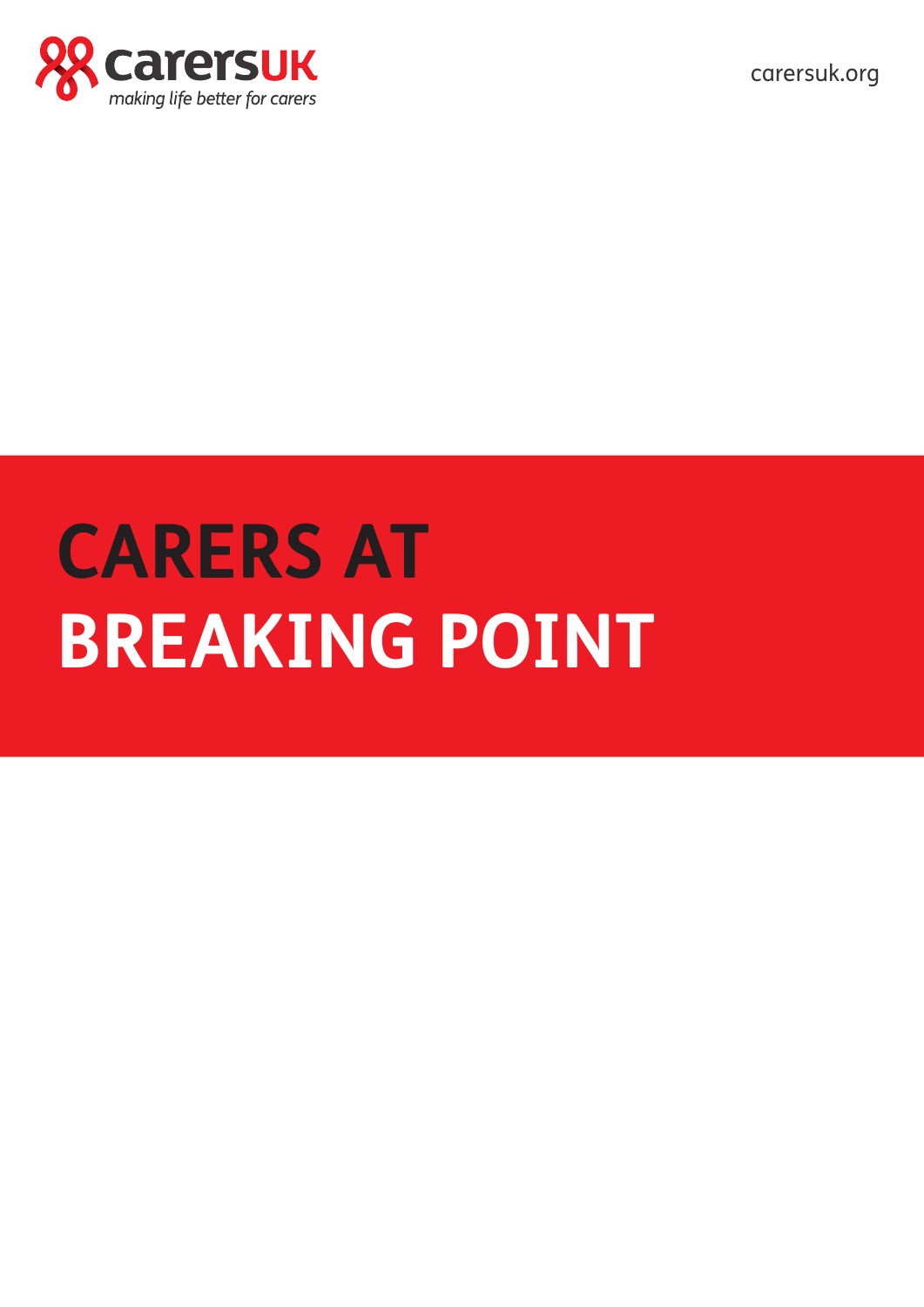## **Contents**

| Key UK findings            |   |
|----------------------------|---|
| Introduction               |   |
| The causes of crisis       |   |
| Physical health            |   |
| Mental health              |   |
| Inadequate support         |   |
| Financial pressure         | 8 |
| The consequences of crisis |   |
| Preventing breakdown       |   |
| <b>Recommendations</b>     |   |

Key UK findings

## **Key UK findings**

6 in 10 carers have been pushed to **breaking point**

A quarter of those who had reached breaking point required

Almost half

said they had **fallen ill** but just **had to continue caring**

## 1 in 9

46% said the person they cared for had to be r**ushed into hospital, emergency care or that social services had to step in** to look after them while the carer recovered.

**1** in 5 were **forced to give up their jobs** because they were in crisis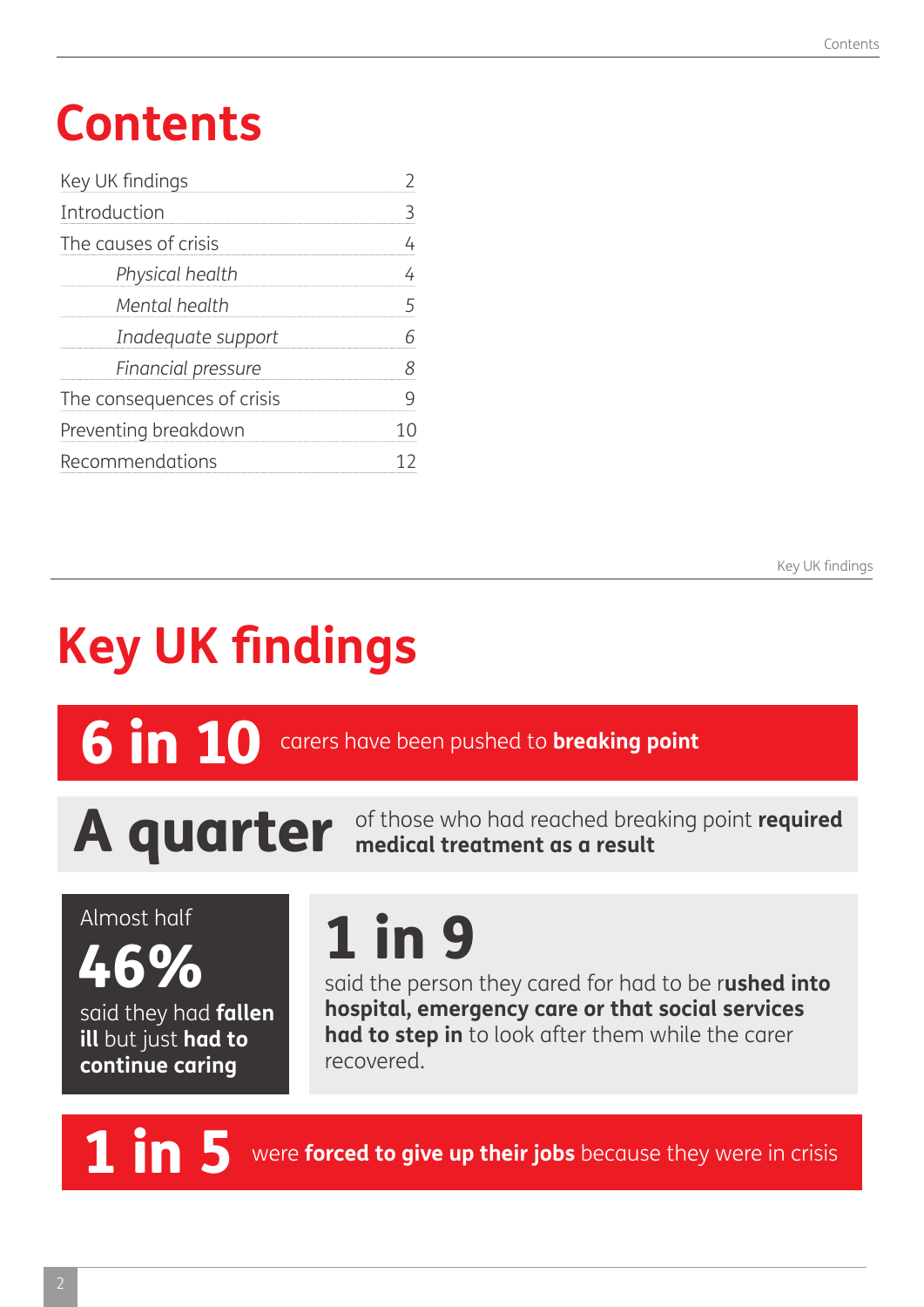## **Introduction**

Caring for an older or disabled loved one can take a serious toll on carers' mental and physical health, their personal relationships and family finances. Without the support they need, this can lead to carers' collapsing through exhaustion, suffering physical injury or becoming overwhelmed by stress and anxiety.

This research sets out the findings from Carers UK's State of Caring Survey 2014, examining the experiences of over 5,200 carers – asking if they have ever reached breaking point, the causes of crisis and what support would have prevented it.

Their experiences show that insufficient support from health and social care services is leaving carers isolated, burnt-out and unable to look after their own health.

The consequences of carers' health breaking down can be devastating. Carers UK has heard from carers who have collapsed and been admitted to hospital alongside the person they cared for, or who have be forced to refuse essential medical treatment for themselves because they cannot find replacement care to look after an older or disabled loved one. Others have been forced to quit their jobs when it all became too much, but have then had to resort to using up their savings or even selling their homes to cope financially.

On top of the personal impact of breakdown on carers and their families, there are serious risks for overstretched health and social care services and our wider economy. With a rapidly growing number of families taking on caring responsibilities and an even more rapid increase in the number of carers caring round-the-clock. But at the same time, social care and NHS services face unprecedented demographic pressures and the Government continues to make sharp cuts to social security.

This divergence between reducing support and families' growing need is unsustainable. This report shows that, unless urgent action is taken we will see even greater numbers of carers pushed to breaking point, at great cost to family life, public services and our economy.

### **Evidence**

This report is based on responses from over 5,200 carers to Carers UK's 2014 State of Caring survey. The majority (84%) were caring, full-time, for more than 35 hours a week. The results reflect the responses of carers from across the UK (81% from England, 10% from Scotland, 7% from Wales and 2% from Northern Ireland).

### $\alpha$

I have suffered physical injury during caring. My mental health is suffering. I am an emotional wreck. I do not have any friends or social life: none, zero. I am trapped in this role and do not see any way out.

77

### **AA**

When you love someone you go on regardless. You have no choice, even when you know it is damaging your health and emotional wellbeing. Without help, I will soon get to the point where I cannot continue.



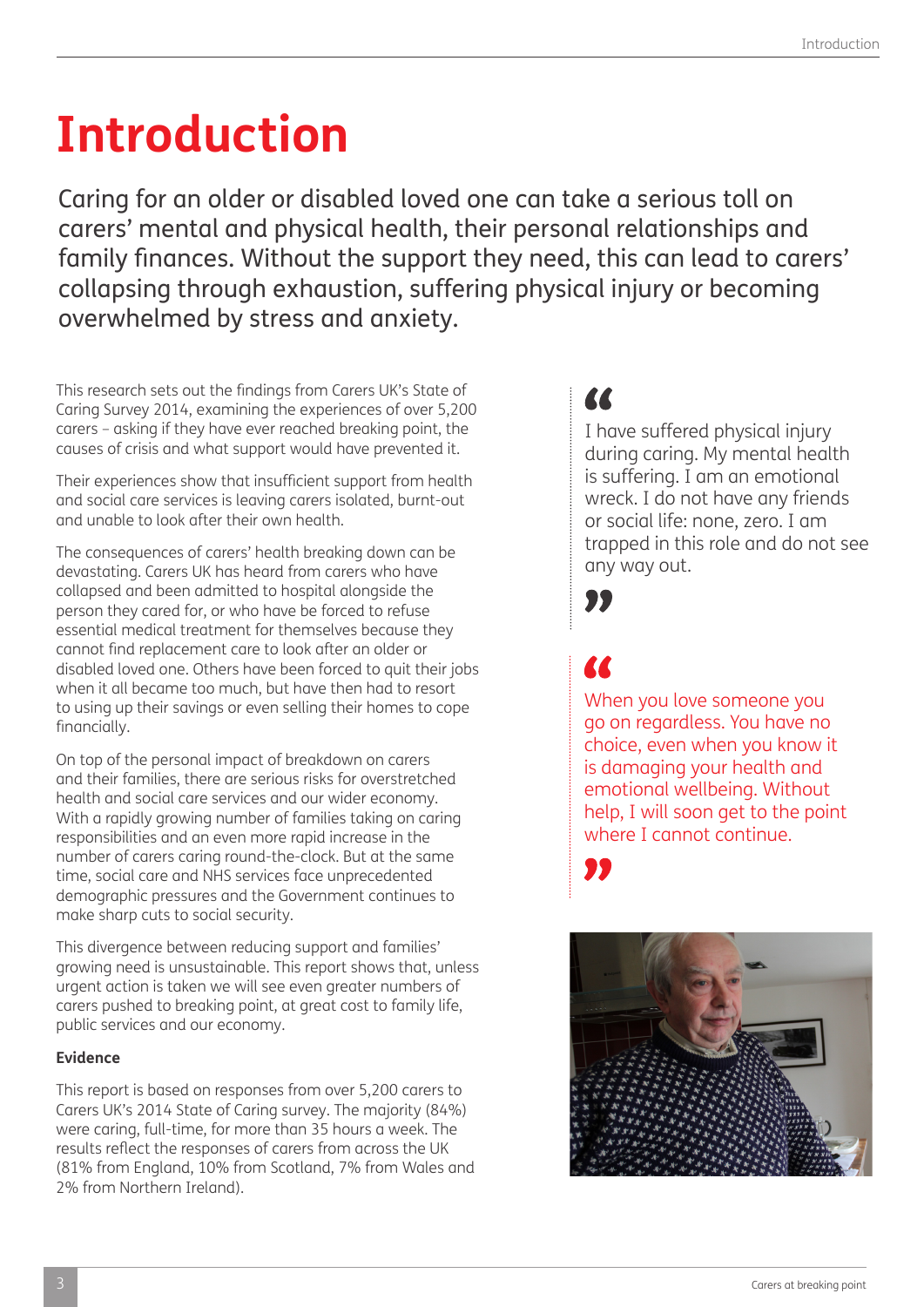## **The causes of crisis**

The causes of crisis can be complex and often carers' complicated lives include a range of stresses and pressures which come together to push carers over the edge.

Whilst there are often a variety of factors which contribute to carers reaching breaking point, there are some clear themes which emerge from carers' experiences. Most commonly mentioned by respondents were exhaustion, physical strain and a lack of support leaving carers' unable to look after their own health or even to seek vital medical treatment.

### **Physical health**

Providing hands-on care can be extremely physically demanding – requiring lifting and turning of the person needing care, helping them move around the house, into and out of bed and support in the bath or shower. Carers often report that health and safety would prohibit care workers from providing this kind of care single-handed, and trying to do so without the support, equipment or training needed can result in strain and injury for carers.

This kind of manual care is also physically exhausting, and it is often combined with a chronic lack of sleep as carers need to get up in the night to help the person they care for use the toilet, to turn them in bed, respond to seizures or choking or administer medication. It is not just physical care that takes a toll; carers caring for someone with a mental health condition, learning disabilities or cognitive conditions like dementia also talk about the exhaustion which comes from being constantly vigilant, never having any 'down time' or responding to challenging or repetitive behaviour. A common theme for carers of people with dementia or those supporting someone with a learning disability was disrupted sleep as they needed to constantly wake up to get the older or disabled person to return to bed if they wander or grow distressed in the night.

Whilst injury, strain and a lack of sleep are common amongst all carers, they are much higher amongst carers who reported reached breaking point:

- > Half had suffered a physical injury or seen deterioration in their physical health – twice the proportion of carers who said they had not been in crisis.
- > 75% said they could not get a good night's sleep, compared to 50% of carers who had not reached breaking point.

### **AA**

The problem with providing 24/7 care is that you often suffer from sleep deprivation. My wife and I have to take it in turns during the night to cover the 24 hours for our daughter. There is the stress coming from lack of sleep, but also a lack of exercise and the loss of all social interaction – including between me and my wife.

77

Of those who had reached breaking point

50%

had suffered a **physical injury**  or seen a **deterioration in their health**

### **AA**

Mum was up all night, every night, slamming doors, shouting and throwing objects around. I just couldn't carry on without sleep.

### **AA**

My doctor described it as 'burnout' – the next step after chronic fatigue.

П.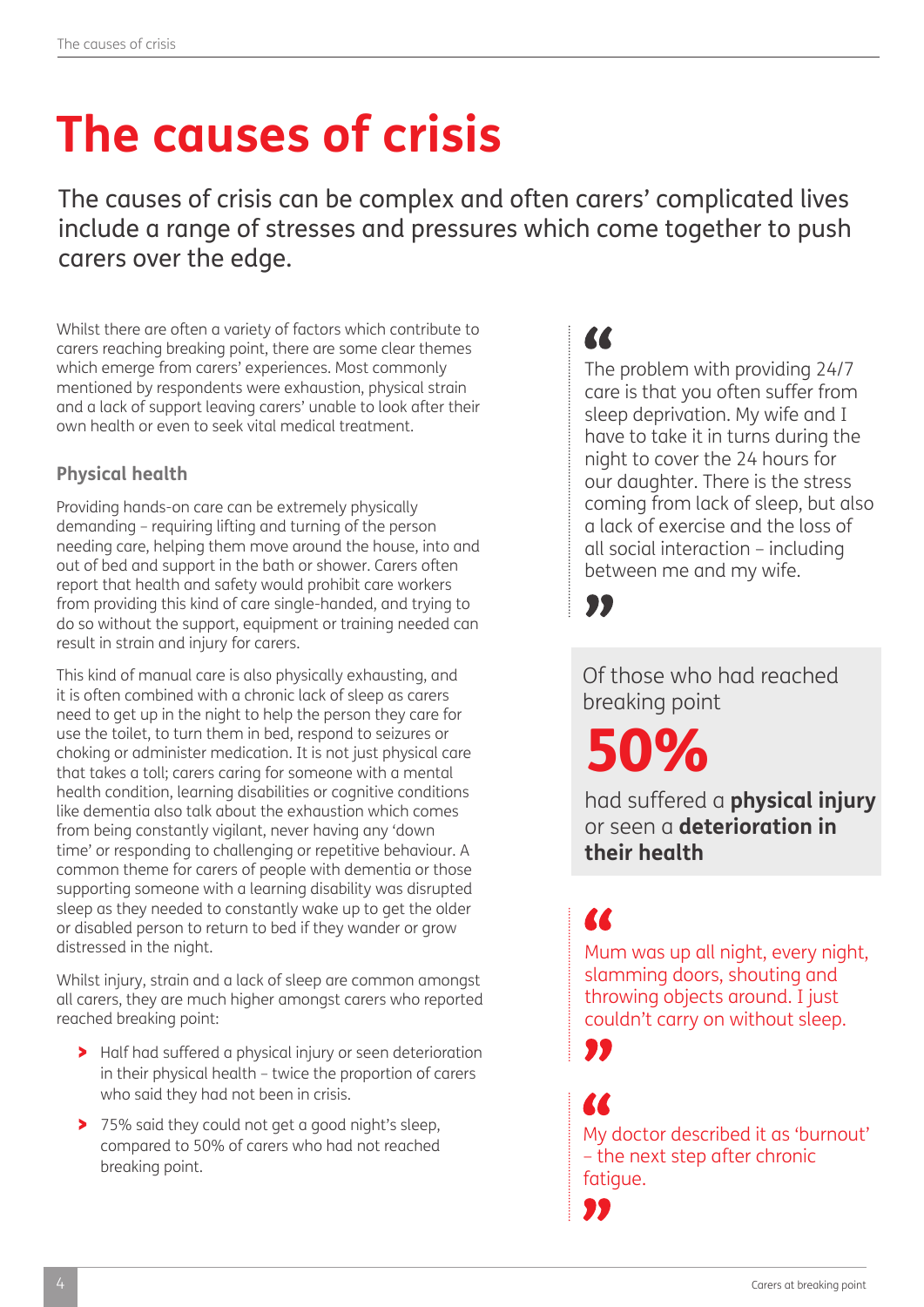The most common health conditions cited by carers echo findings from existing research on the impact of caring on carers' health, particularly for carers caring around the clock. The UK Census showed that carers caring for 50 or more hours a week are more than twice as likely to be in bad health than non-carers.<sup>1</sup> The GP Patient Survey in 2013 highlighted the impact of caring on carer health – whilst 51% of non-carers had a long-standing health condition this rose to 60% of all carers and 70% of carers caring for 50 or more hours a week. The survey showed significantly higher levels of arthritis, high blood pressure, long-term back problems, diabetes, mobility problems, anxiety and depression amongst carers.

Without time to recover or seek treatment, these problems can escalate, resulting in a health crisis and the carer either being hospitalised or emergency care services having to step in for the older or disabled person as the carer recovers.

### **Mental health**

Alongside the physical strain and exhaustion of caring, carers report high levels of stress, anxiety, worry and depression. These indicators were far higher amongst those who had been pushed to breaking point:

- > 9 in 10 (90%) said they were stressed compared to just over half of those who were not in crisis.
- > Almost 8 in 10 (79%) reported anxiety compared to under half of carers who said they were coping.

Caring can result in a range of complex and often conflicting emotions – alongside feelings of love and duty, carers report feeling trapped, desperate and angry at their situation but then guilty about these feelings. With degenerative conditions like Motor Neurone Disease or Parkinson's, carers may also feel they are already grieving for the person and the relationship they feel they have lost. Many worry constantly about the future, particularly parents of disabled children or of partners who know their caring responsibilities will be life-long. Several respondents mentioned suicidal feelings.

These feelings and mental exhaustion can build to crisis point, with respondents saying they had 'nervous breakdowns' which required medical treatment, hospitalisation or emergency care for the older or disabled person to allow the carer to recover.

### $\alpha$

The lifting has left me with constant back pain and arthritis and I eventually had to stop as I had to have a hernia operation.



### **A CONTROL**

I had a heart attack from the stress and worry of it all.

 $\alpha$ 

77

I feel constantly angry, bitter and resentful. We had a bad relationship already but with dementia, Dad is not a nice person and his behaviour is destroying me. I've had episodes where I've sat and howled.

77

### $\alpha$

One day I couldn't take any more, I was just crying uncontrollably and couldn't function – my family stepped in to look after mum so I could just rest and pull myself together.



Nearly two thirds



**had suffered from depression**  as a result of caring.



<sup>&</sup>lt;sup>1</sup> Census analysis (2013) Carers UK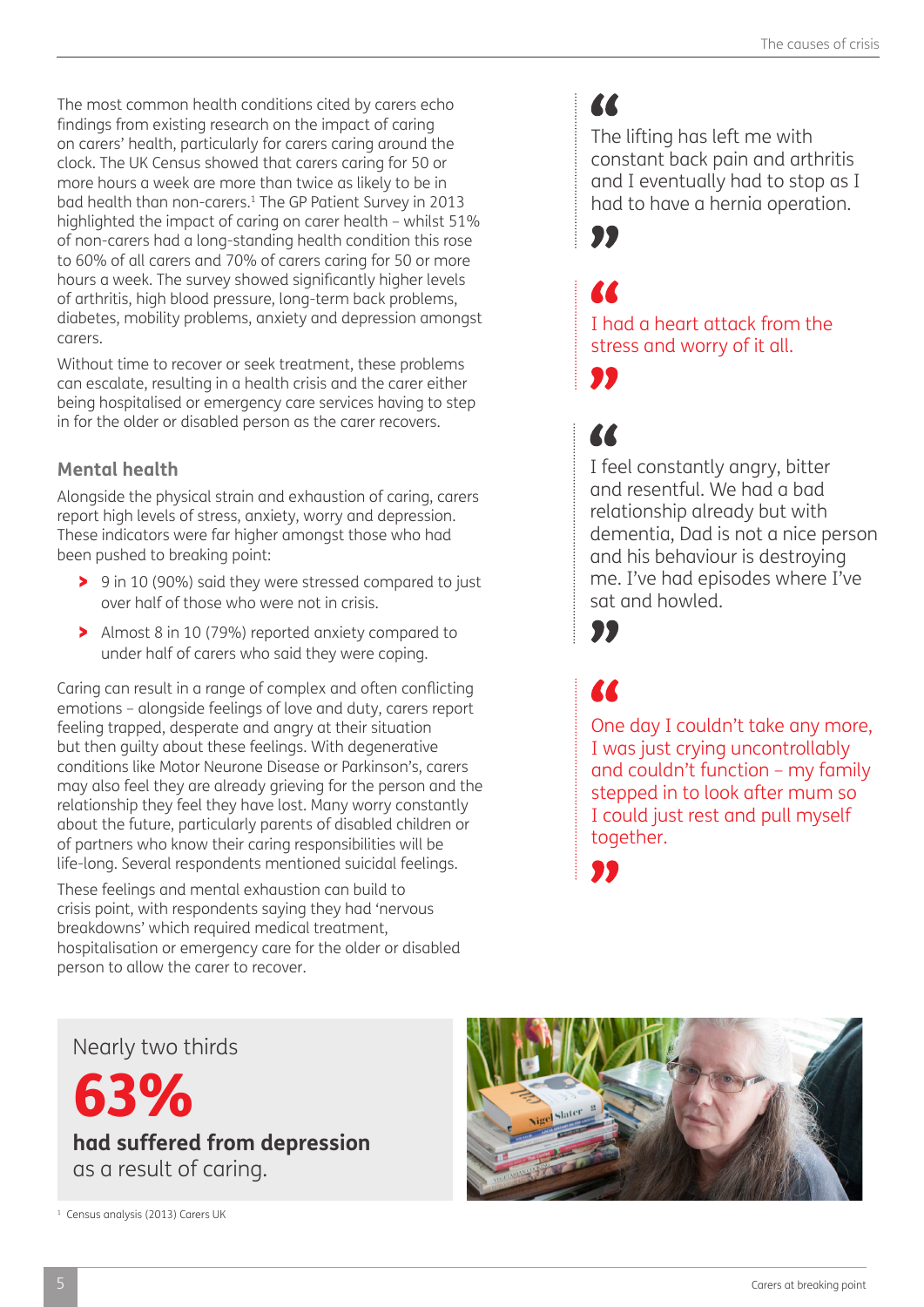> Carers who say they have reached breaking point are twice as likely to say they are socially isolated by being unable to leave the house.

Carers also often find that their personal support networks are eroded by caring as they lose contact with friends and family – unable to take time to socialise, pursue their own interests or seek support from others. A lack of understanding of the pressures of caring also has a big impact on carers. When friends or family members do not understand why carers are unable to join social occasions, and embarrassment about the condition of the person needing care can stop them from visiting.

### **Inadequate support: access to care services, breaks and medical treatment**

- > One in five carers received no practical support with caring.
- > Almost half (46%) of those who have reached breaking point said that they had fallen ill but had been unable to take any time off from caring.

The impact of caring on carers' mental and physical health is often exacerbated by carers going without the practical support they need – being unable to find time to rest, attend medical check-ups or access treatment. Many also report having to 'fight' for support, becoming exhausted by bureaucracy and feeling that no-one is taking responsibility for their case or that health and care professionals do not recognise the pressure they are under.

Two in five carers say that they have been forced to put off treatment because of their caring responsibilities<sup> $2$ </sup> – unable to find suitable and affordable replacement care or get flexibility from the NHS to access health services around their caring responsibilities. In addition, carers talked about covering up their own health problems as they did not want the people they care for to see the impact that caring has on them.

Health and care services across the UK face huge demographic pressures. In England, rising eligibility thresholds, driven by chronic underfunding of social care services, also mean that, increasingly, only those with the highest needs and little or no savings qualify for support.

Carers feel that the bar to qualifying for support is often set so high that they will have to be at breaking point to qualify for help. They say that if they look like they can carry on coping they will get nothing.

This is borne out by the experiences of those who have reached crisis point and only then have local authority social care services stepped in.

### 77

I cannot afford to go out but even if I get out of the house I cannot relax as I constantly worry, and then get a call that my husband needs me to have to leave early. You can't enjoy social activities when you are tired and stress and unable to 'switch off from caring'. You keep missing social events and eventually people just stop asking. I resent it.

**AA** 

77

I can do nothing for me whilst doing my caring role. Others do not understand what I do. I have had much criticism from family members who think I am a state scrounger.

"

## 1 in 5

received **no practical support** with caring

77 I carry on – I can't let my mum see me upset or that I'm ill. She's going through enough with her disability.

"

"

I know that I will have been forced to give up my job and be caring 24/7 by the time we qualify for support – I've been told as much by social services.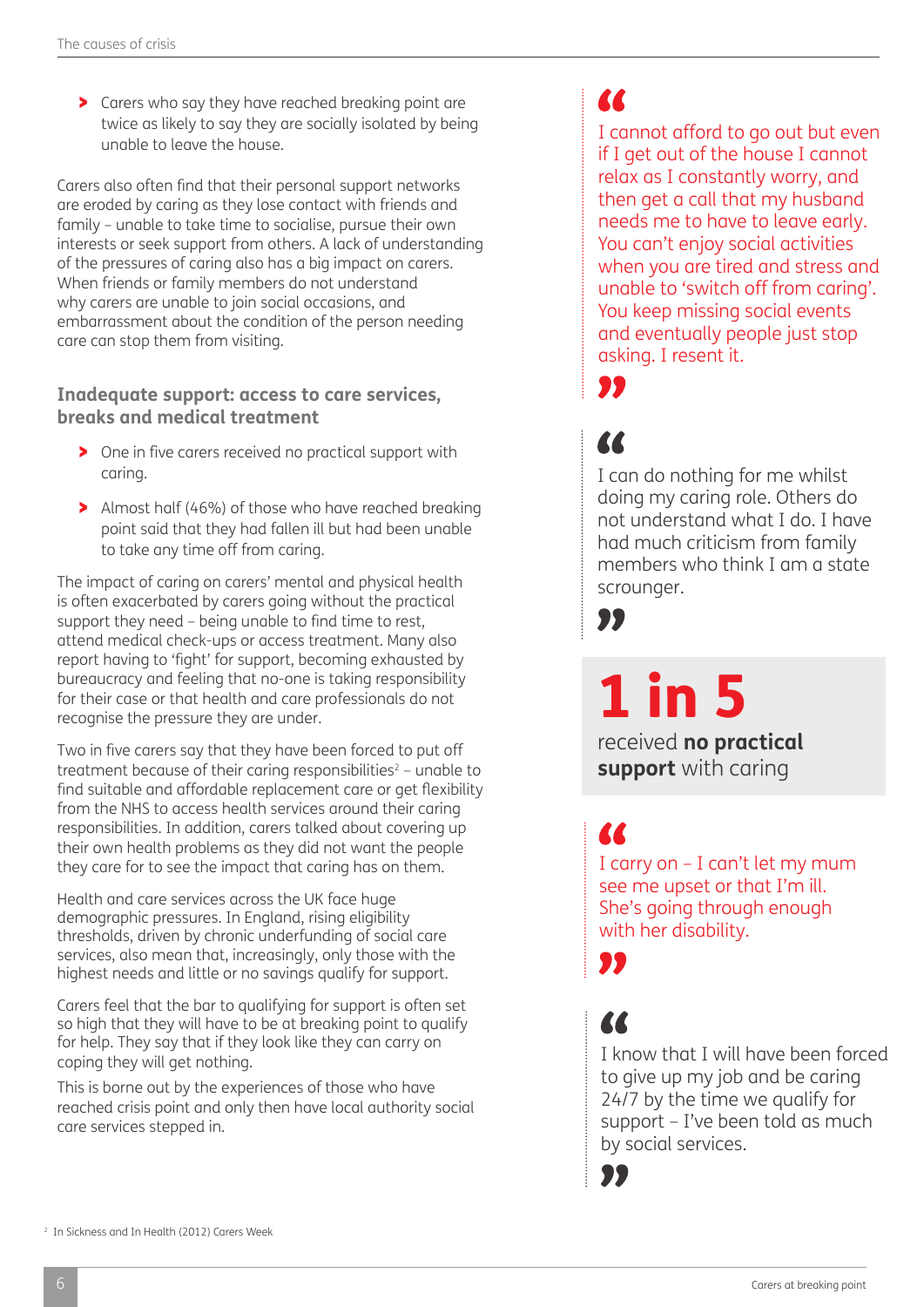Even where families do qualify for social care support, they frequently describe services which are inadequate, unreliable or poor quality. Carers UK's recent research into the impact of care quality on carers showed that, of respondents in receipt of social care, 48% had raised concerns about the quality of care and 29% had ended a service because of concerns about quality.3

The most common complaints are around 'flying visits' from domiciliary care services where care workers did not have the time to complete basic care tasks, the lateness or unreliability of these services, poorly trained care workers and a lack of suitable services for people with complex needs.

Some poor quality of care can also mean that services designed to take the pressure off carers can be counter-productive. Even if they have been able to take time off from caring, inadequate or poorly delivered replacement can result in the older or disabled person being so distressed that neither they, nor the carer, would consider it again in the future.

The situation is also worsening. Social care budgets in England have seen cuts of  $£3.5$  billion in the last four years<sup>4</sup> and carers who were struggling already are seeing the limited support they receive reduce.

There was a clear correlation between carers who had reached breaking point and those who had seen services cut or a hike in care charges.

> 45% of carers who had reached breaking point had seen their services cut or charges for care services rise.

### **Financial pressure**

Financial hardship was also seen to be a significant contributor to carer breakdown. A loss of income from paid work combined with higher living costs associated with disability had left many carers unsure how they would cope financially in the future or facing the imminent collapse in their family finances.

- > 1 in 7 (13%) of carers cannot afford their basic utility bills.
- > A third of carers (30%) are in debt.

### $\alpha$

I broke down and only now do social services listen to me and assess us.

77

You feel you can't carry on but you just cry, dust yourself off and dig deeper. No one cares, no practical and appropriate care is available and councils only deal with crises they have created themselves due to the lack of appropriate support. 77

No care home will take him with complex nursing needs. This means I can't get healthcare for myself that I need.

77

I was told his care required two people but that we only got one, so in order for them to do anything I had to be there with her.

99

### $\alpha$

I feel **put through the wringer** by social services. They don't make contact between annual assessments unless I nag them. There is **no one to call in a crisis** and when I do call they often don't get back to me. I feel that me, my husband and my mum are **penalised for managing the bulk of personal care** between ourselves.





<sup>3</sup> Quality of care and carers (2014) Carers UK

<sup>4</sup> ADASS Budget Report (2014) Association of Directors of Adult Social Care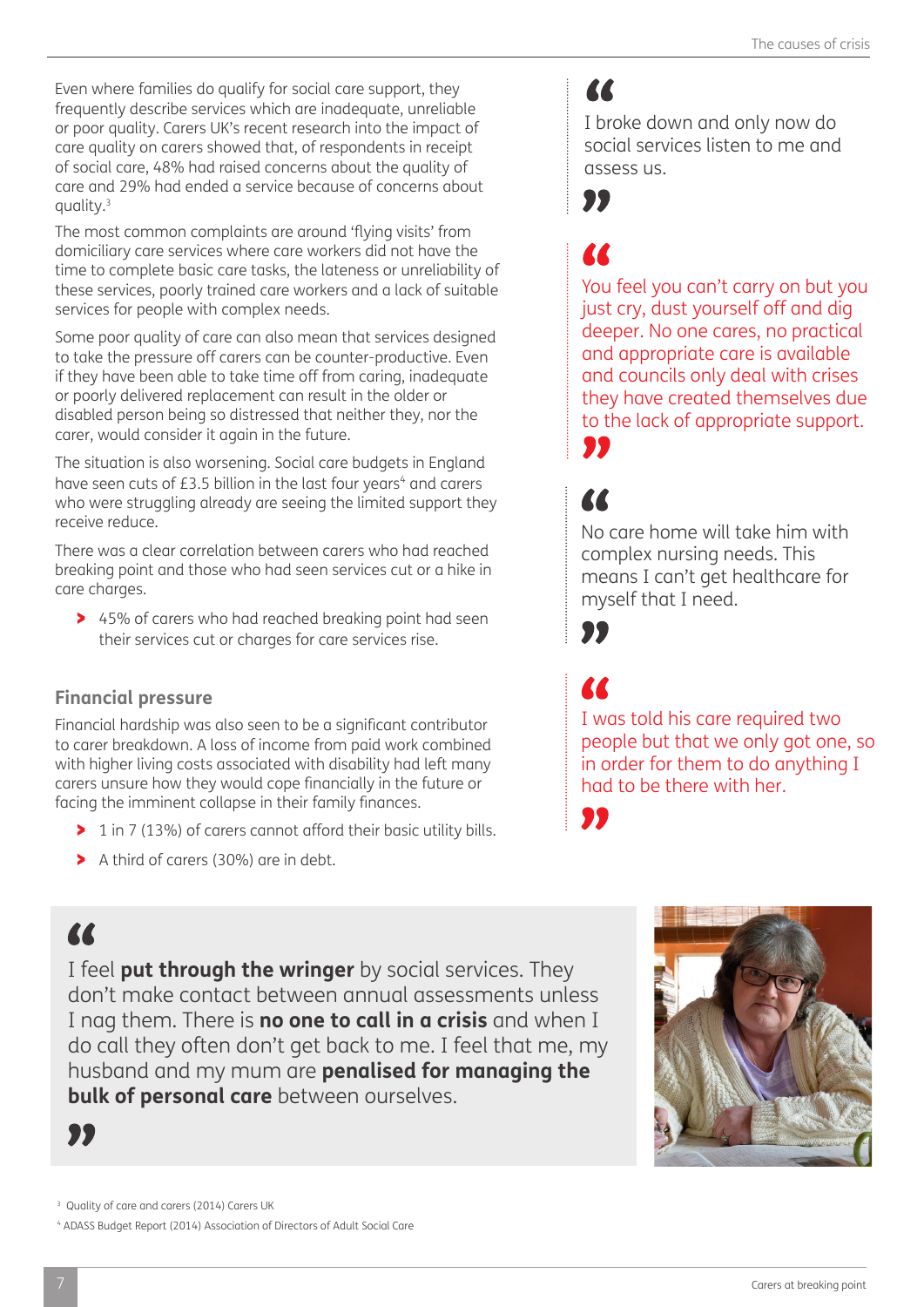> 4 in 10 (39%) were cutting back on essentials like food and heating to make ends meet.

Reduced spending on essentials puts carers' health at risk – with examples of carers feeling constantly cold, turning the heating off when the person they care for is not at home, or reducing their own food intake to ensure they can afford sufficient, or specialist, food for the older or disabled person they look after.

But carers also talk about debilitating money worries taking a toll on their health.

> 45% of all carers report their financial circumstances were affecting their health – rising to 54% amongst those who had reached crisis point.

They also worry deeply about their financial future, particularly if they have given up work to care. Carers UK's State of Caring 2014 report showed that nearly half of carers (44%) who had left work to care said they would not be able to save for a pension and over half (58%) reported that they would not be able to save up to provide for their own care needs.<sup>5</sup>

For those who do not qualify for social care services, the costs of care are high. Families can struggle to afford the care services they need when they are already coping with the financial impact of lost earnings and higher household bills. For some, this means difficult trade-offs between much-needed care services and household bills; for others the cost of replacement care means that taking a break is simply unaffordable.

At the same time as many families are seeing care services cut, Carers UK has also calculated that, by 2018, the Government will have cut carers' benefits by over £1 billion – as Housing Benefit and Council Tax support are cut, thousands face losing Carer's Allowance as a result of disability benefit cuts and carers on means-tested benefits see real-terms cuts in their benefits resulting from below-inflation rises in the benefit levels.<sup>6</sup>

Respondents to our survey were already feeling the effects of these reductions in support, and talked about how cuts, changes and reassessments for disability and carers benefits were a growing source of stress, sometimes desperation, which some felt was tipping them 'over the edge.' Those who faced the biggest reductions, typically to Housing Benefit and support with Council Tax, reported being pushed into unsustainable debt or falling behind on rent or bill payments – unsure how long this could go on.

### $\alpha$

There is nothing else we can cut back on. The boiler is broken so we are freezing cold. I buy reduced or unhealthy cheap food from the shops.

П.

## 4 in 10

are **cutting back on essentials** like food and heating to make ends meet.

### U

Money is a constant worry and fear. I give myself a pat on the back at the end of each month and just think 'good, I've somehow managed it again'.

### 77

**ACCES** 

We paid for respite care for a few days so that I could get away, but it was very short and extremely expensive. This means that I can only have time away when I am in extremis.

### $\alpha$

We just want to enjoy what time we have left together and not have to fight for every little crumb the government throws our way. But now we've lost £1,000 a year in benefits because of the 'bedroom tax' and losing Council Tax Benefit. My husband cannot go without the right amount of food for his condition and he cannot be cold so I have had no choice but to cut down myself to one meal a day.

### "

5 State of Caring Survey 2014 (2014) Carers UK <sup>6</sup> Caring & Family Finances Inquiry UK Report (2014) Carers UK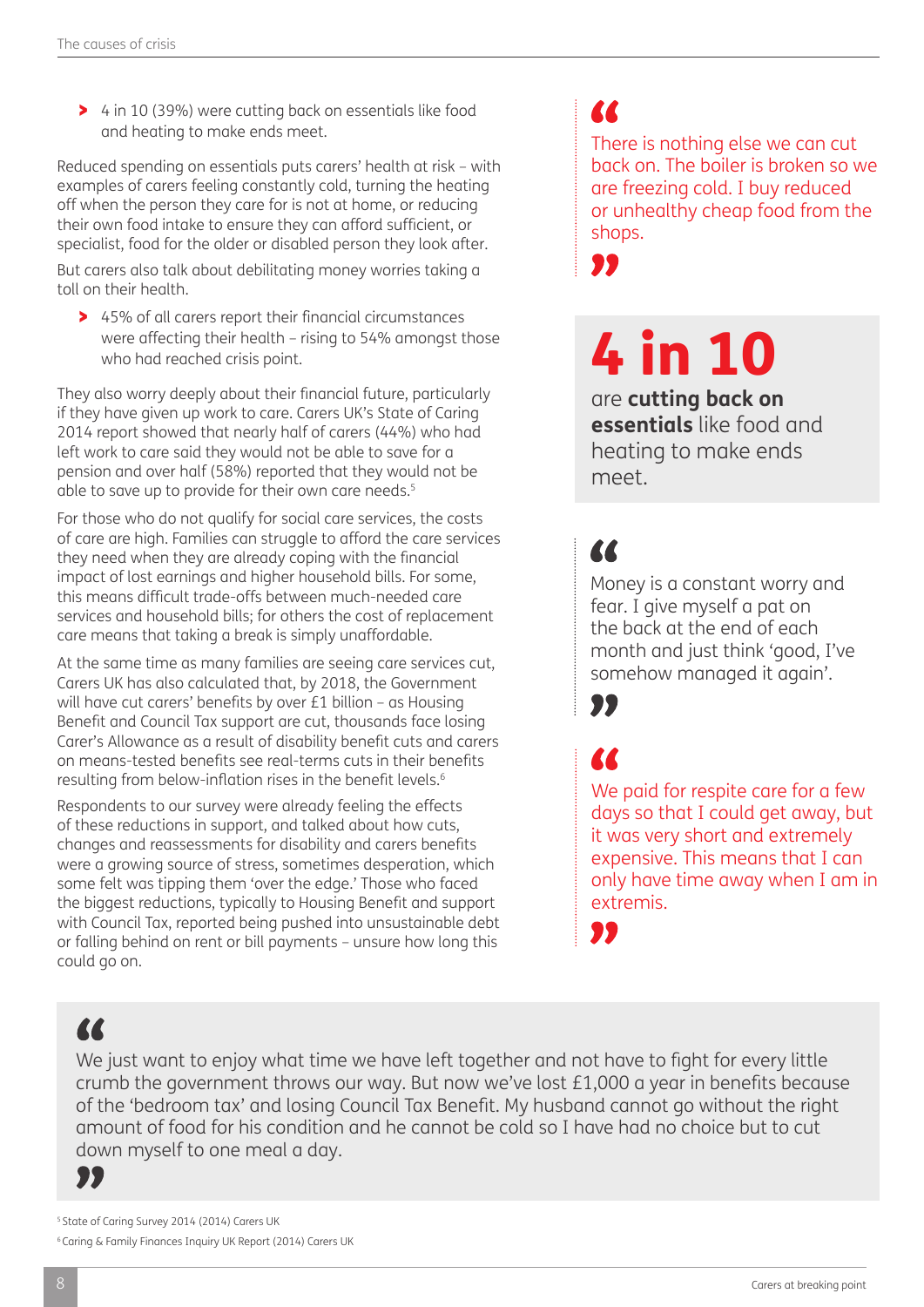## **The consequences of crisis**

The short and long-term impact of carer collapse can be devastating. Carers can end up in hospital – often panicking about what is happening with the person they look after, or sometimes in a double admission alongside their ill or disabled loved one.

> A quarter of those who reached breaking point required medical treatment as a result.

Unless emergency plans have been put in place, family members, social care services and the NHS are often left scrambling to put in place emergency care arrangements.

> For 1 in 9 carers who reached breaking point, the person they cared for had to be rushed into hospital and emergency care or social services had to step in to look after the older or disabled person whilst the carer recovered.

Not only does this often cause disruption and distress for the person needing care and huge worry for the carers, but it is extremely costly for emergency services.

Crisis can also result in carers having to make snap decisions which affect the rest of their lives. Carers' experiences included:

- > Older or disabled relatives being forced to permanently move into residential care because the carers' health was too fragile to continue caring – despite neither they nor the carer wanting this.
- > Carers frequently report being force to quit their jobs, retire early or resign from university or training courses.
- > Some talked about making short-term financial decisions which they knew put at risk their financial security in the future. These included selling their homes, using up savings, taking on debt or taking early lump sums from their pensions because they reached financial breaking point.

Many carers tell Carers UK that 'breakdown is not an option' – they end up in crisis, in hospital for a few days or seeking help from their GP but they are just offered temporary solutions, or no help at all, and have no choice but to continue what are unsustainable caring responsibilities.

### 77

Prior to leaving my job I had reduced my hours to give more time to caring but I was still very stressed, especially with lack of sleep. Before that I had been signed off with stress twice, once for six months, and eventually it just all became too much.

77

## 1 in 4

carers who reached breaking point **required medical treatment**.

"

I have reached breaking point repeatedly, the first time I gave up work. The next time I had to demand that social care was increased to give me time off. But then my son was put on medication and later had to go into residential care.

77

# Almost half

of those who had reached breaking point said they had fallen ill as a result of breaking down, but **just had to continue caring.**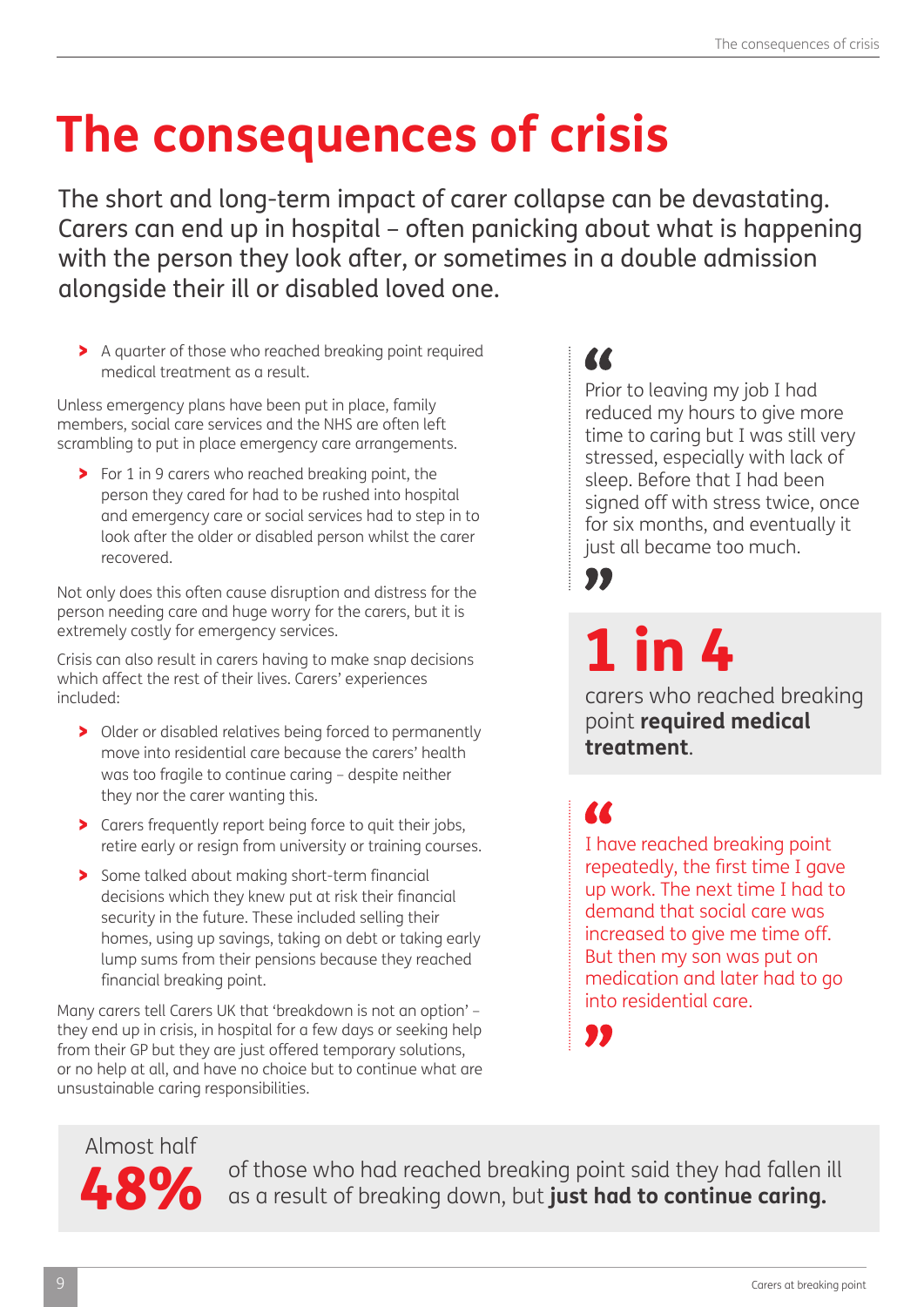## **Preventing breakdown**

The right support can make a huge difference, and carers often speak about moments of crisis having finally led to NHS or social care services realising the pressure they are under and stepping in to provide more help.

Carers often also talk about family members stepping in to help them when they need it most.

Changing family structures now mean that local support networks of extended family are increasingly rare, so this support is often only a temporary, 'sticking plaster' measure, with family members having taken time off work or travelled long distances to give the carer some time off.

Carers also describe not being able to rely on this kind of help, as relatives and friends have their own families, jobs and caring responsibilities. Relatives' ability to 'drop everything' in a crisis is very limited and carers depending on loved ones can be pushed into crisis by that help falling through.

Furthermore, many carers say they simply have no-one nearby who can help at all.

The longer-term solutions seem to lie in frontline health and social care professionals spotting the warning signs early, and guiding carers to advice, information and support which might prevent crisis.

But advice and information must also result in access to high quality, affordable care services. Carers talk about how their lives can be transformed by good care services – which give them the confidence to take time for themselves, go to work or just to rest without the constant worry of what is happening to the person they care for.

A significant proportion of carers spoke about the difference support from their GPs made – referring them to social care services or counselling, talking through treatment for depression and anxiety and, importantly, recognising them as a patient, not just as a carer.

In addition, support does not just come in the form of health or care services. Carers UK's estimates indicate that £1 billion in Carer's Allowance goes unclaimed each year<sup>7</sup> – income which could help families worry less about their bills or afford additional care services. A supportive employer who gives time off in emergencies or flexibility around appointments and care arrangement can also reduce the pressure on carers juggling work and care and prevent them falling out of the labour market altogether.

### $\alpha$

I have reduced hours and taken time off from work and will have to do so again in order to continue caring. I am torn between caring, working and being there for my own family. I don't want to care anymore but I have no choice. I will jeopardise my job, health and personal life in the process – I don't know what will happen to me in the future.

### "

### $\alpha$

I have been close to breaking point, but I talked to friends and now have a key worker to help organise things and fight for more support when needed which has been very positive for us.

### **AA**

77

I was lucky that friends and family rallied round and supported me greatly – when I contacted the local mental health unit to explain the situation they were zero help – offering nothing more to my husband or to me as his carer.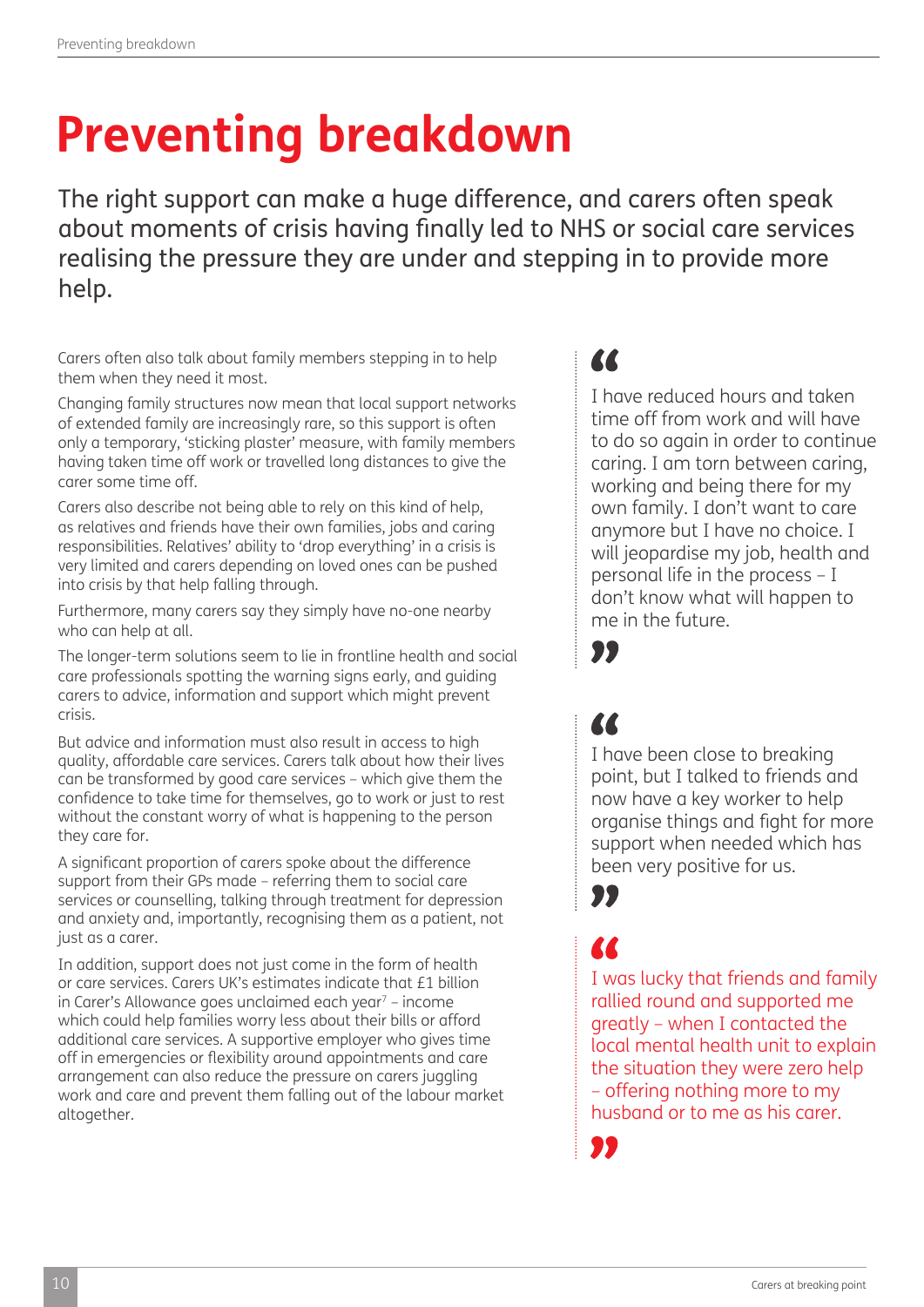### "

Trying to work full time (which is necessary!) and look after my father caused me to almost get to breaking point. This is when I was advised to contact social services about direct payments. I have since found out that I could have received direct payments for the past three years due to my father's condition, but nobody advised our family of this.

### $\alpha$

"

We have no other close family to call on. It can make you feel very alone. The two close friends I have could only offer sympathy and no practical help, but they have now also started to care for their own parents.

### 99

### $\alpha$

My sister, who lives two hundred miles away used to give me emotional support over the telephone. She would take annual leave and look after my mother so that I could take an annual break to recover a bit.

"

## £1 billion

in Carer's Allowance goes **unclaimed each year**

### "

During the day we now have support when I'm at work which means I don't get stressed about him falling. Good care workers are a godsend and I can now spend quality time in the evening with him and care for him.

## 77

99

With a supportive GP, counselling and other outside help, I have been able to carry on, better equipped. I was going through a period of feeling very upset. The time with a counsellor and a short course of sleeping tablets helped me try to re-establish a better sleeping pattern.

### $\alpha$

99

My employer gave me time off to get my life in order and to put in place care for my husband that enabled me to get back to work. That made the difference and stopped me giving up my job entirely.

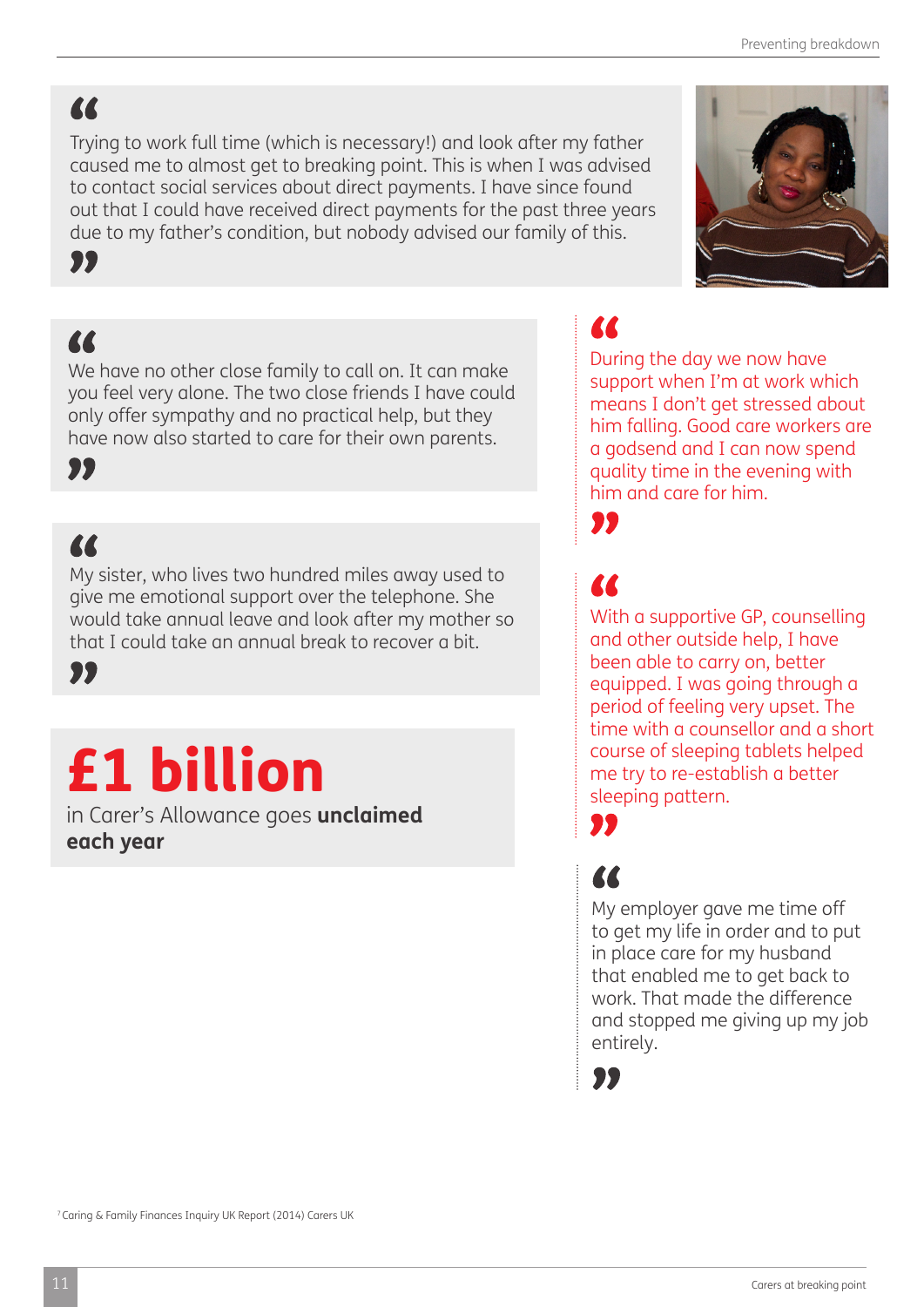## **Recommendations**

Carers UK is publishing a full manifesto for the 2015 election, including the following key measures to address carer breakdown.

## **1.**

### **An urgent new, sustainable funding for health and social care**

We need bold decisions to set out the funding mechanisms which will end cuts to social care, deliver the funding needed to tackle the existing gap between need and supply, improve quality and to keep pace with growing demand in the future.

## **3.**

### **A duty on NHS and educational bodies to identify and support carers**

Too often carers are only identified and supported when they are in crisis. A duty on health and education bodies, like GP surgeries, hospitals, schools and colleges, would ensure earlier identification, advice and support.

## **5.**

### **Financial hardship must be a core priority of a new national carers strategy**

A pledge to end carers' financial hardship was dropped from the Coalition's 2010 refresh of the UK National Carers Strategy. A new strategy is urgently needed, including urgent measures to prevent carers' family finances from reaching breaking point.

### **7. Improved access to information and advice**

Navigating the complex health, social care and benefits system is stressful and time consuming. Up to date, high quality and carer-specific information and advice about national and local sources of support and advice must be available to guide carers to support.

### **Quality, flexible and affordable care 2.**

Care services should work around the needs of families and not the other way round. Services which allow carers to care alongside work, access leisure and educational opportunities and have a life outside caring. National and local incentives must stimulate the growth in new kinds of care and household services. All those providing health and care services must get the training, terms and conditions which give them the time and skills they need to deliver good care.

## **4.**

### **Stop cutting carers' benefits**

£1 billion in cuts to carers' benefits are pushing families into crisis. Alongside publishing a cumulative impact assessment of the impact of the Welfare Reform Act 2012, Government must ensure all carers' benefits rise with inflation and reverse decisions to cut support with housing costs and Council Tax. The introduction of Personal Independence Payment must be immediately paused and reviewed to assess the impact on disabled people and carers.

# **6.**

### **A right to care leave**

Many carers combining work and caring use up all their annual or sick leave to attend hospital appointments or deal with caring crises. To help prevent working carers being forced to give up their jobs in moments of crisis, we need a statutory right to between five to ten days of paid care leave from paid work and a debate on longer term leave from work to enable carers to care for seriously or terminally ill or disabled loved ones.